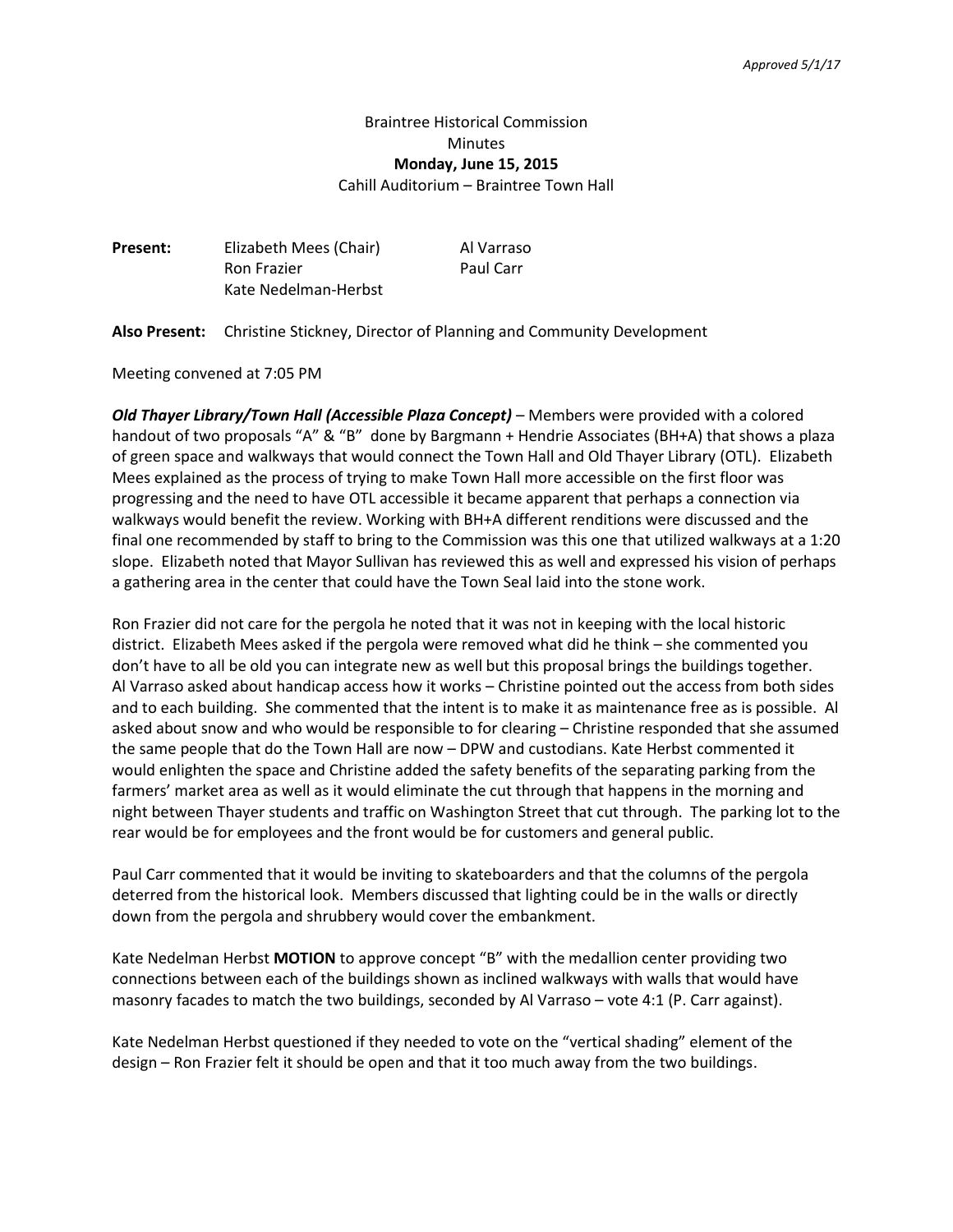## Page 2 BHC Minutes 6/15/15

Paul Carr added that we are asking to support something we don't even know how much it will cost and where would the funding come from? Christine noted that CPA funds could contribute to a portion as to the ADA accessibility of the historic buildings and the passive open space/recreation area for the green space. Elizabeth Mees rebutted we are voting on a concept at this point in time – further work and cost estimating would still have to be done but there is no point in proceeding with the architect until we know our concept. Paul Carr felt the complexion of the whole area is being changed and Elizabeth Mees reminded him that the civil war statute was originally in the middle of the two buildings before that was a focal point. Al Varraso commented the problem is the buildings were never designed to be accessible and they have to be to use as proposed.

Elizabeth Mees noted to members that OTL is now on the National Register and with each year it sits there unoccupied it is placing it in greater danger of deterioration – this proposal provides a visible element that does not take away from either of the two buildings – if ramps are proposed that would be a great impact to the structures. Kate Nedelman Herbst added this is a vibrant community and this adds to a sense of community center with no violation of the historic properties. Elizabeth noted that OTL needs more scrutiny to have a matching portico entrance that mirrors town hall and then it would be balanced. Paul Carr stated he had always understood that there would be a review of the OTL rear in particular those windows and the need to restore the granite back – Elizabeth attempted to explain that no matter what is done the granite is to remain and there was never any proposal to restore the windows to their original status. Ron commented again his displeasure with the Pergola and members discussed what the structure actually was a Pergola or shade covering?

Kate Nedelman Herbst **MOTION** that this walkway should have a partial covered structure designed that would be in keeping with the Local Historical District (LHD), seconded by AL Varraso – vote 3:2 (P. Carr & R. Frazier against)

Christine asked the members to discuss the rear addition of the OTL building and their thoughts as to the 1) agreement that the restroom(s) would be in the addition adjacent to the main floor – members said yes 2) a flat roof as depicted – question was asked about snow load that it should be discussed with the architect 3) Idea of the portico to match Town Hall – more information as to the material to be used would be needed and a design. Christine said she would discuss these items with the architects.

## Updates:

*Town Hall Exterior Assessment* – Christine reported it has been completed as has the roof project and the next big step is to work on the ADA accessibility.

## *John Adams Park* – no status report

*Elm Street Cemetery* – work is coming close to completion and the next steps would be the fence and walls. The chair of the CPA Linda Raiss has been asking about the fence and getting funding for this to be restored. Christine reported that the office has been very busy.

*Thayer Grading Permit* – Christine informed members that if they see work underway at the rear of the campus that Thayer has a grading permit for updating the ball fields and installing drainage. There was no review under the LHD by the Historical Commission required since no structure was demolished or erected.